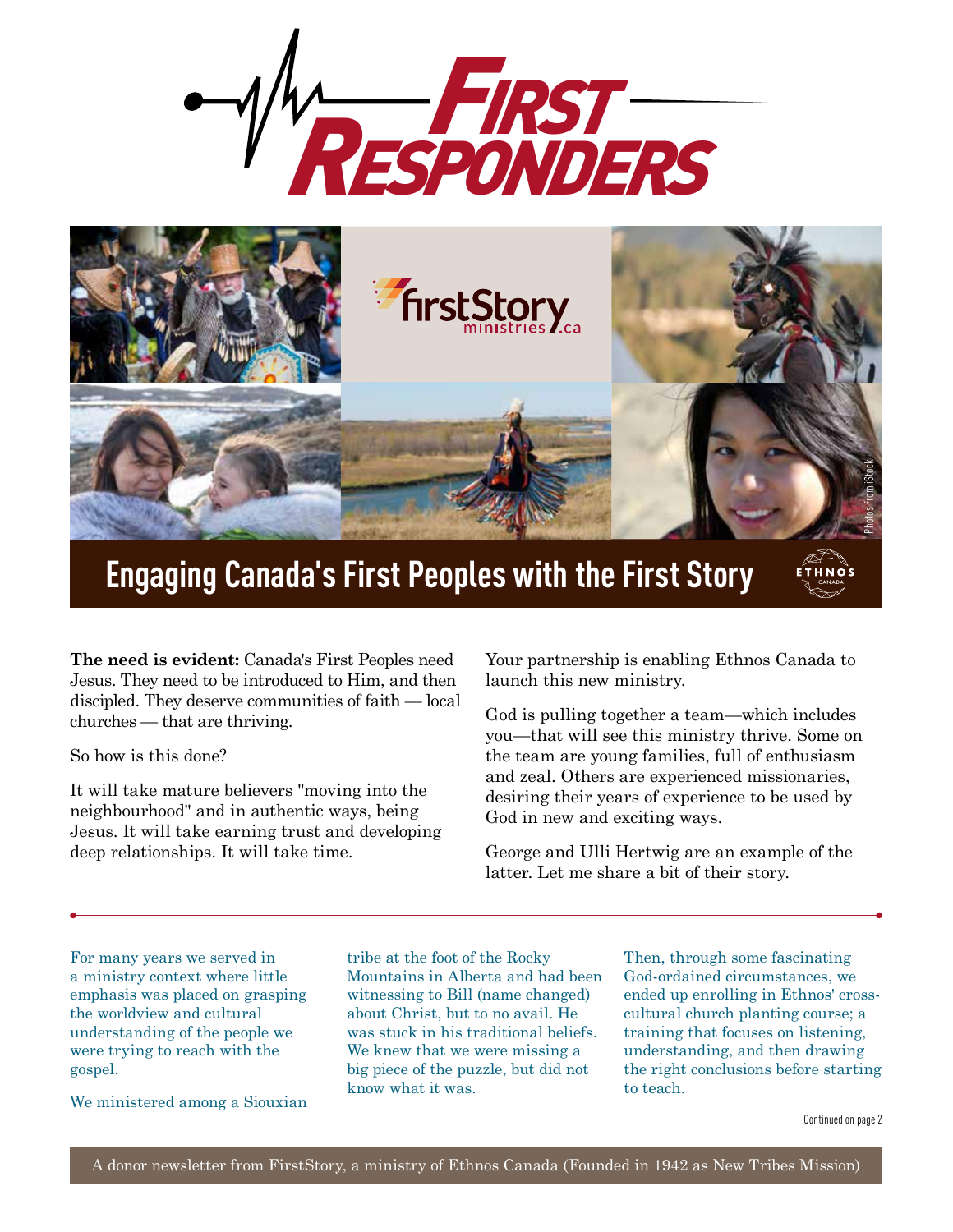## **Starting on the Right Foot**

Upon returning to our home in Alberta, a prayer was answered. Bill asked me to teach him the Bible!

This time, with my newfound comprehension of how important an understanding of a person's worldview is, I sought to understand Bill's culture and beliefs before beginning to teach.

What I found was astonishing.

I had worked with and preached in this tribe for 18 years. I had spoken much about the Creator and the things of God. The entire time I was missing the mark. I was saying the "right words", but my audience was hearing the wrong message.

It was only after being equipped by Ethnos, after I developed a learnersattitude and understood how Bill saw the world that I could craft Bible lessons that resonated with Bill.

And resonate they did—Bill understood God's Word in a new and meaningful way.

*—George Hertwig Public Relations, FirstStory Ministries*



FirstStory Ministries—Ethnos Canada's church planting effort among Canada's First Peoples—is just starting out.

As we begin, we are asking two questions: "where we are going?" and "how we are going to get there?"

To answer these questions, we need your prayers and financial support.

#### **Answering "Where?"**

There are over 60 distinct languages among the close to 100 different Indigenous nations in Canada. With hundreds of unreached villages,

where would you send a team?

To determine the "where" we perform "ministry opportunity assessments" in various locations across Canada.

During these assessments, we visit areas where there is a call for church planters and examine the needs.

Is there a church nearby? Are there believers? What is their heart language? Will this area be open to having someone work among them? Are there tangible ways that we can help the communities as we learn their culture and language?

All these and more are questions that we seek to answer.

This step is vital as we lay the

foundation for future relationships. It is from within these relationships that we will understand the culture and effectively prepare our teams to clearly communicate the gospel.

We have already completed a number of these assessments, but we need to complete three more in early 2018.

These assessments will help us understand the needs in our country and aid us in developing our strategy.

As we begin, we are asking two questions: "where we are going?" and "how we are going to get there?"

Our strategy will include both engaging the established Indigenous churches, as well as the un-engaged reserves and

villages across Canada.

These assessments cost an average of \$5,000. They are a vital part of wisely placing church planting teams in Canada.

#### **Answering "How?"**

After we determine *where* we are sending teams, we need to equip our church planting teams with the right tools.

We need them to be culturally and linguistically equipped to develop deep relationships with indigenous coworkers, leaders and support persons.

These teams will also need the tools necessary to maintain spiritual, physical and emotional health as

## Explanation: **Why the name "FirstStory" ?**

**True Christianity is not "white man's religion". God's message of hope is for all people for all time.** 

**God's story of redemption is the** *first* **and most important** *story* **for the** *first* **people of Canada.** 

**That's why we called this ministry** *FirstStory***.**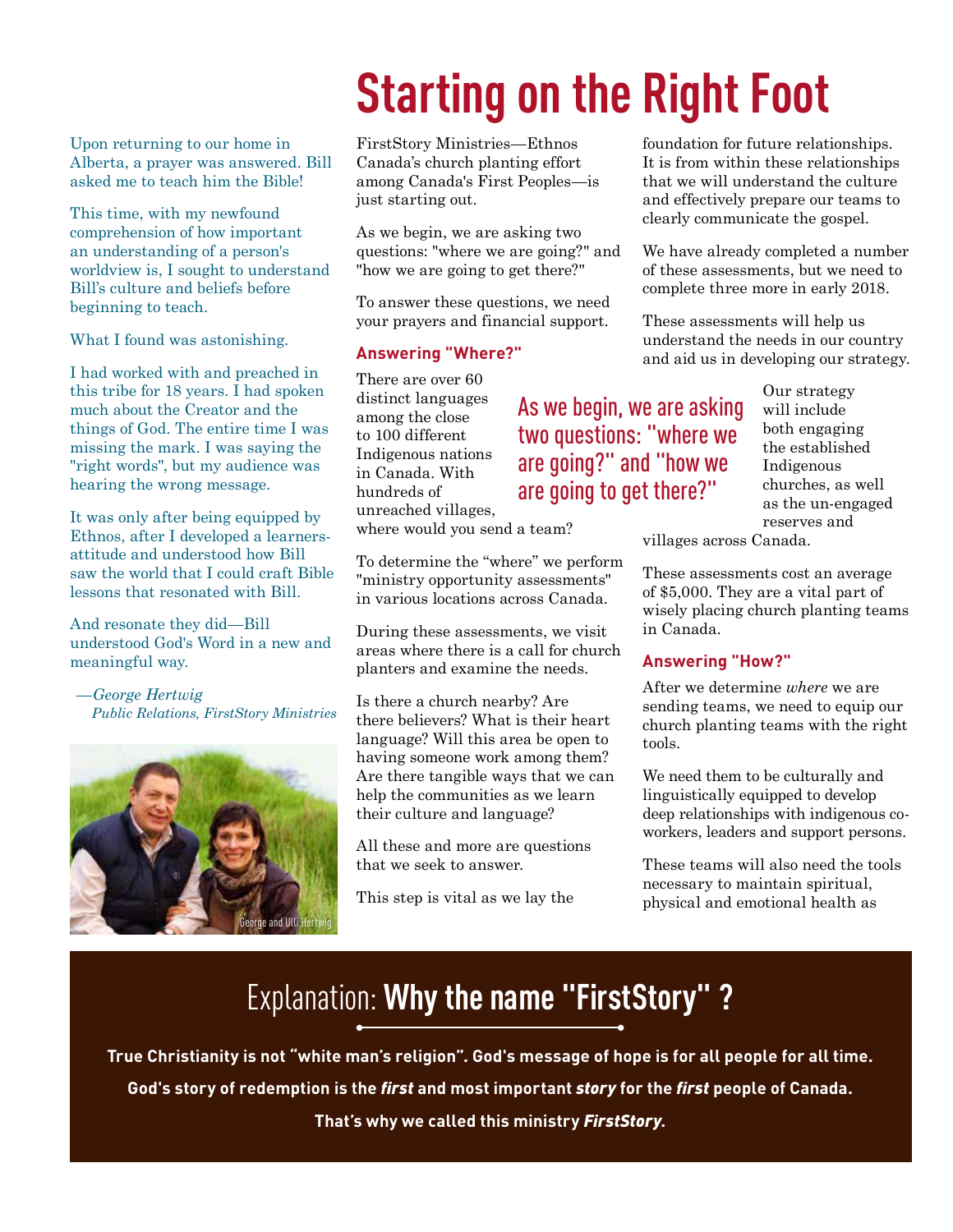they move into the remote areas of Canada.

We are creating a resource library of modules and books. We are also building a list of people who can help teach our candidates as they join our teams of church planters.

This is by no means the end of what our personnel need to learn. On the contrary, this is just one step in

becoming clear communicators of God's most important message.

FirstStory Ministries will be leveraging more than 140 years of ministry experience. This includes the 70 years of church planting experience in Canada that Northern Canada Evangelical Mission (NCEM) is bringing to the table. It also includes Ethnos Canada's 75 years of cross-cultural church

planting experience.

All this experience will help us achieve our goal: a thriving indigenous church—with its own leaders, sending out its own missionaries, training its members in every tribe, tongue and nation.

*— By Ken Dewar Coordinating Director, FirstStory Ministries*



### **Opportunity: Equipping families to serve Canada's First Peoples**

Seventy-five years is a long time to be working at one job. Yet that is what Ethnos has been about: endeavouring to see a thriving church for every people. A thriving church indicates that the church has its own leaders, sends out its own missionaries, and trains its members.

But who does the training? And how is it able to continue?

It is important to note that the founders of Ethnos (then New Tribes Mission) had some very specific goals. One of those goals was voiced in 1942 as one of the guiding principles for the mission: "Selfpropagation of the [aboriginal] churches shall be encouraged. Every means at our disposal shall be employed to bring the churches to a self-sustaining basis. [Indigenous] workers shall be encouraged and trained to become effective Christian leaders, and the responsibility of the work shall be passed on to them as quickly as possible." *The Story of New Tribes Mission*, page 25.

Your partnership helps to make the training possible. Training involves much time, energy and resources. Your gifts allow trainers to develop curricula, to develop the programs and campus where the information is disseminated, and to subsidize the cost of training for families preparing to plant thriving churches among Canada's First Peoples.

You have options as you prayerfully consider the part you could play in providing training for the next generation of missionaries to Canada's First Peoples.

- 1. You can give by mail. Use the enclosed response card to mail a cheque to **Ethnos Canada**.
- 2. You can give with a credit card. Go to **firststoryministries.ca/firstresponders/** and click "Donate to this project".
- 3. Pre-Authorized Debit is a safe and efficient way to support FirstStory Ministries. There are two ways you can do this: call **844-855-6862** to request a PAD form or go to **ethnos.ca/monthly-pad/**